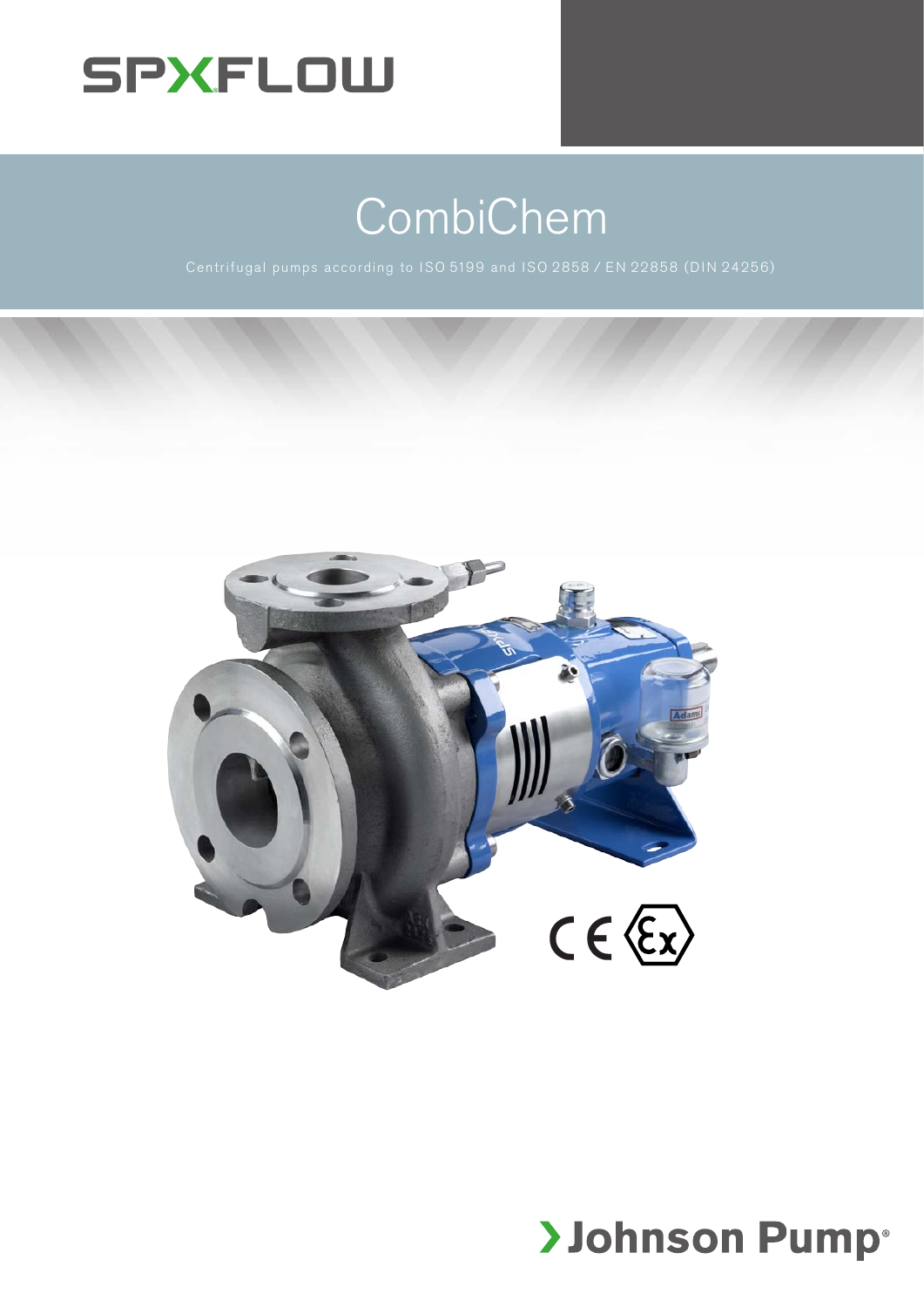The SPX Johnson Pump Combi system is a modular programme of single stage centrifugal pumps with a high degree of interchangeability of parts between the different pump constructions.

The Combi pumps cover an extensive series of centrifugal pumps which can be supplied as horizontal, vertical and submerged pumps. A number of standards were taken into account in the designing of this pump series; EN 733 (DIN 24255), EN 22858 (ISO 2858/DIN 24256), ISO 5199 and API610.

Based in Charlotte, North Carolina, SPX FLOW (NYSE: FLOW) is a multi-industry manufacturing company with operations in more than 35 markets worldwide. SPX FLOW's innovative, world-class products and highly-engineered solutions are helping to meet the needs of a constantly developing world and growing global population. You'll find our innovative solutions in everything from dairy plants and power plants to oil and gas pipelines, and the power grid. SPX FLOW is really everywhere you look.

We help our customers around the globe expand and enhance their food and beverage, power and energy and industrial production processes. For more information, please visit www.spxflow.com

### CombiChem – No limits to reliability!

CombiChem is SPX Johnson Pump's solution for liquid transport in the chemical industry. It is one of the most outstanding pump types of the Combi-system. The Combi-system is a modular programme of single stage centrifugal pumps with a high degree of interchangeability of parts between the different pump constructions.

CombiChem represents a range of horizontal centrifugal pumps, designed to ISO 2858/EN 22858 (DIN 24256), suitable for handling low viscosity, clean or slightly contaminated liquids.

The design of CombiChem complies entirely to ISO 5199. The CombiChem offers a great variety of possible shaft sealings, bearing constructions and also a wide range of different materials, such as stainless steel, bronze, nodular cast iron or cast iron.

A leakfree version of the CombiChem is the CombiMag, a magnetic coupled centrifugal pump, especially developed for the chemical industry.

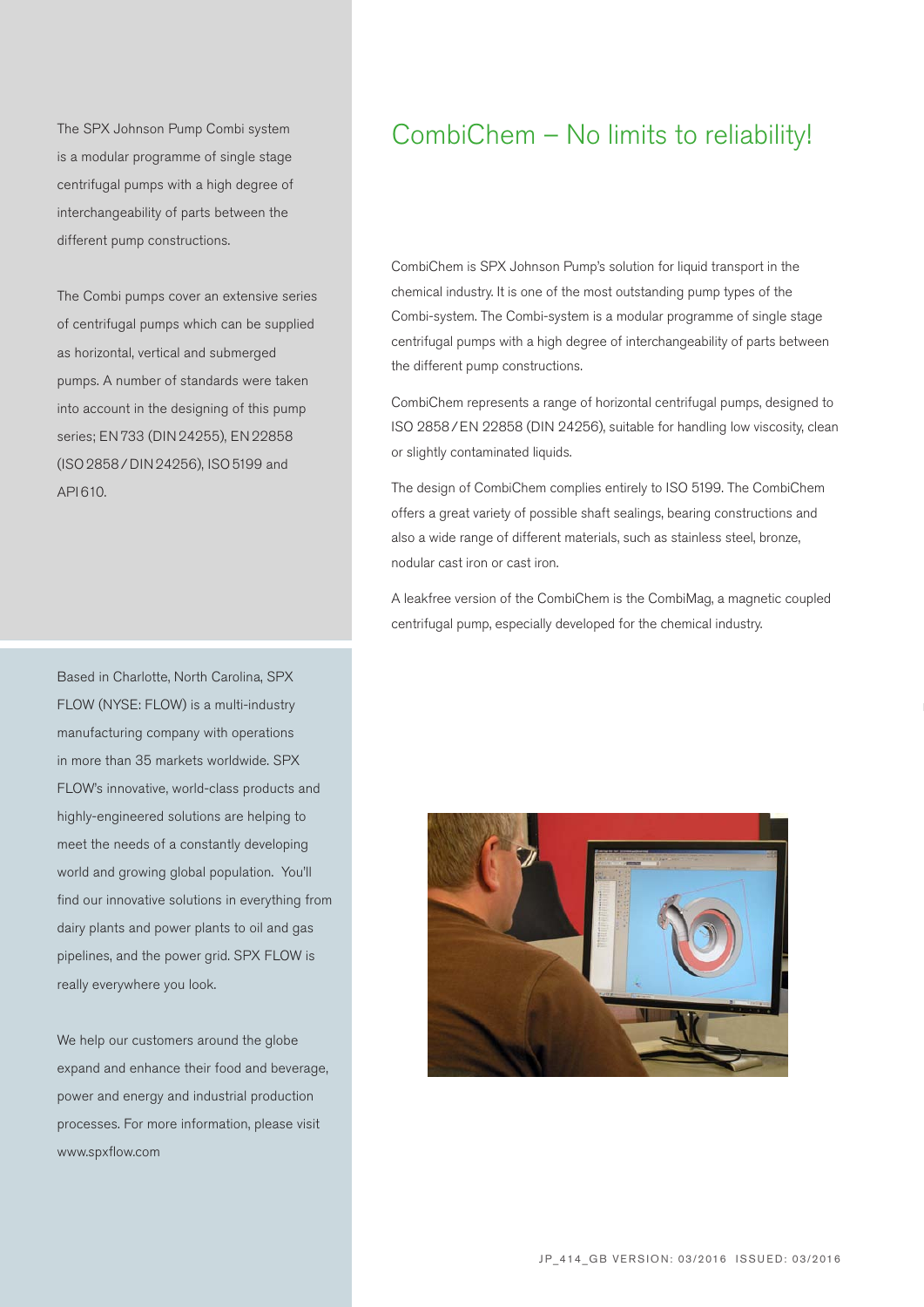

#### **KEY FEATURES**

- • Suitable for a wide range of duties
- • Available in several materials
- • Only 4 bearing brackets for the whole range
- • Mechanical seals according to EN12756 (DIN24960)
- • Single and double cartridge seals
- • Back Pull Out principle
- Pump cover options for cylindrical bore and tapered bore

### Typical product applications

## From know-how to finding solutions

#### **Chemical Industry**

The CombiChem is, as the name says, perfectly suited for operation in chemical industries. The pump has been designed entirely according to ISO 5199. The ISO 5199 standard defines important technical details of centrifugal pumps according to ISO 2858/EN 22858 (DIN 24256), used in chemical industries.



#### **General Industry**

CombiChem's availability in several materials, the ample choice of shaft sealing options and the rigid bearing construction makes it a very reliable pump for general industrial purposes. Complying to ISO 2858, ISO 5199 and EN 22858 (DIN 24256): CombiChem offers you the best solution.





**chamber option**

#### **TAPERED BORE SEAL CHAMBER OPTION**

The CombiChem pumps offer a tapered bore seal chamber option to improve the service life of the mechanical seal.

The conical seal chamber diverts solids and slurry away from the mechanical seal and provides for better cooling of the seal which will increase the life of the seal. Ribs in the chamber effectively disrupt any vortex formation.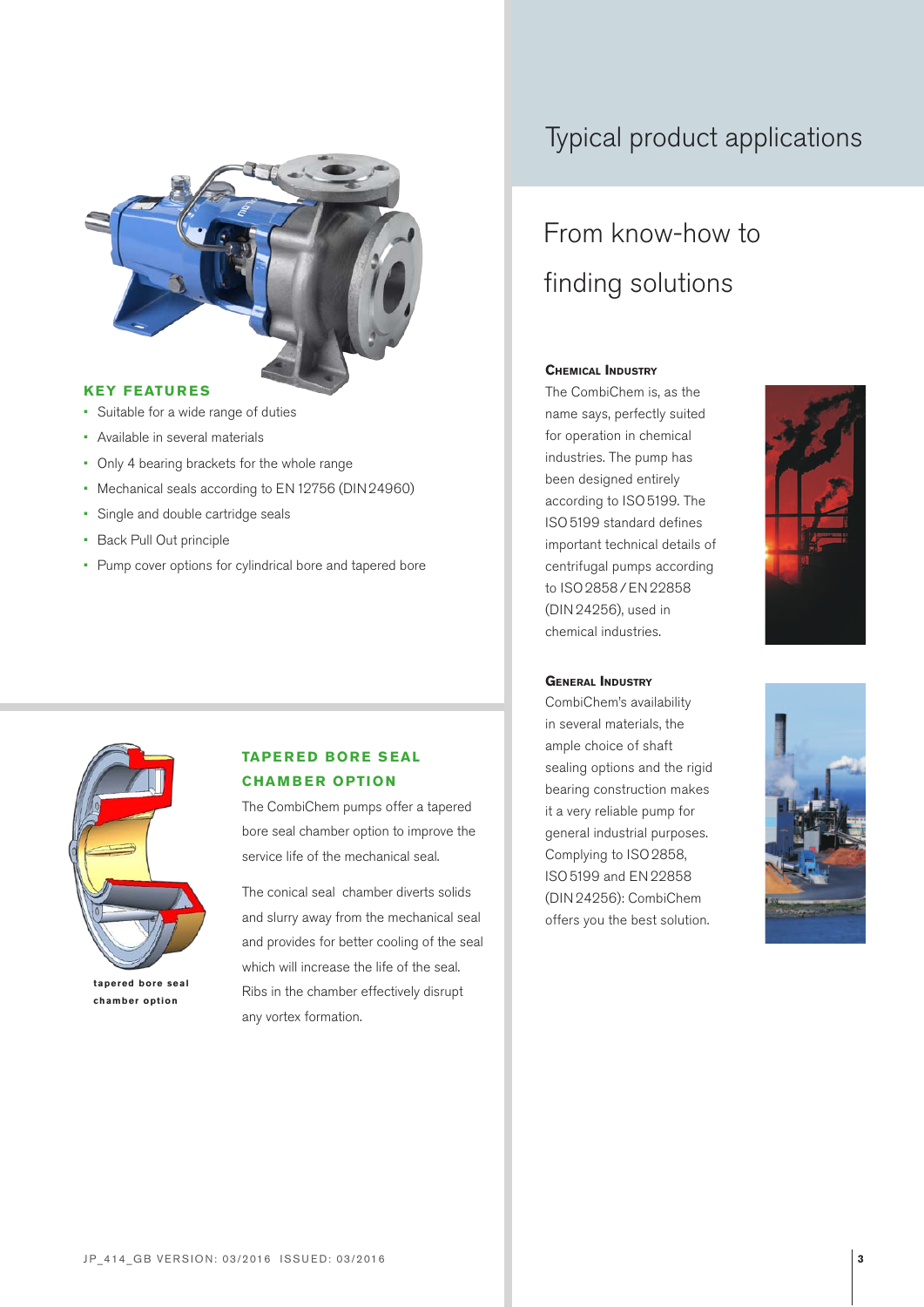### Features and *Benefits*

#### **MATERIAL OPTIONS**

- • available in cast iron, nodular cast iron, bronze and stainless steel and other materials, such as duplex, upon request
- suitable for a wide range of applications

#### **IMPELLER BACK VANES**

- flat cover for hydraulic balancing
- • back vanes for hydraulic balancing
- extended bearing life
- keeps solids away from shaft sealing area
- • circulation flow over mechanical seal

#### **SUCTION**

#### **CAPABILITIES**

- smooth suction entry in pump casing
- smooth surface
- • optimum NPSH
- anti rotation vane
- • minimal flow distortion giving better suction capabilities

#### **IMPELLER**

- • closed impeller with casing wear ring
- • half-open impeller with wear plate



#### **PUMP CASING**

- • flanges according to ISO 7005 PN 16 or ISO 7005 PN 20 (ANSI B16.5 150 lbs)
- max. working pressure 16 bar
- wide range of applications
- large drain opening
- • complete and fast draining of the casing

#### **IMPELLER LOCKING**

- • stainless steel impeller cap nut with flat gasket
- reliable locking



#### **FOOT**

- machined foot
- • exact positioning on baseplate and in pipework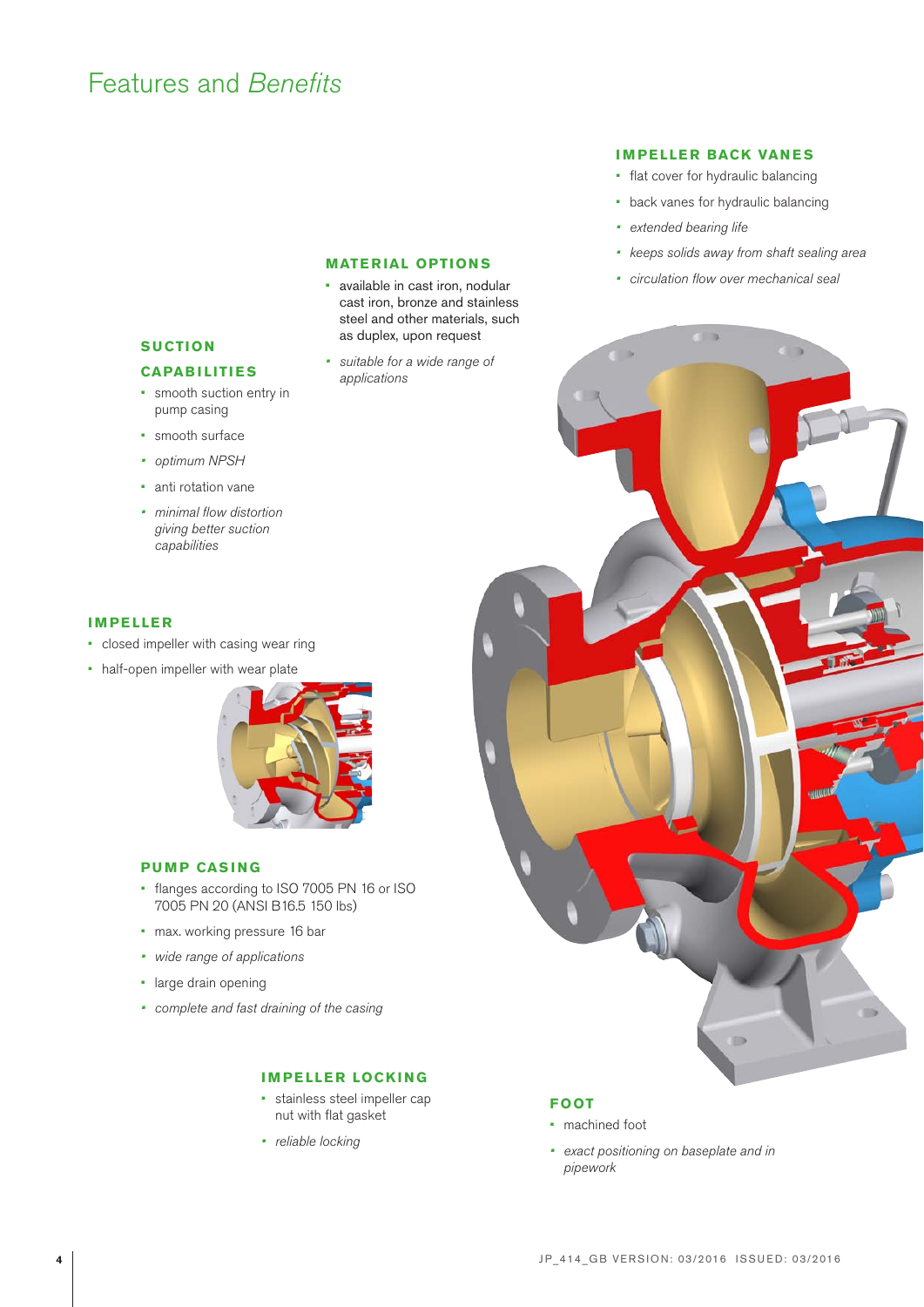#### **SHAFT SEALING**

- • 7 possible mechanical EN-seal, plus cartridge seal options
- sealing rings and elastomers in several possible combinations
- sealing cover with quench and flush connections
- • 3 possible gland packing options e.g. with cooling cover
- • suitable for many applications
- • suitable for many liquids
- also suitable for high temperatures
- • Tapered bore seal chamber with or without flush plan

#### **SHAFT**

- stainless steel or steel alloy
- • shaft deflection local to the shaft seal stays within 0,05 mm
- prolonged seal life
- • rigid, reliable shaft
- shaft sleeve (extended impeller key ensures co-rotation of the shaft)
- • 'dry' shaft: no contact between shaft and pumped liquid

#### **OIL LUBRICATION**

- breather / filling plug on top
- • oil bath
- • oil sight glass
- constant level oiler
- large drain plug

#### **PU M P**

#### **PERFORMANCE**

**FORCES AND MOMENTS**

ISO5199

• the permissible forces and moments comply with the curves represented in

- optimised volute design
- high efficiency
- smooth surfaces
- minimal internal losses
- • closed impeller, half-open impeller with wear plate
- wide variety of applications

#### **BEARINGS**

- • bearing life is at least 17,500 hours for the entire  $Q-H$  curve up to 1.25  $Q_{BED}$
- extended MTBF
- • oil bath lubricated or grease lubrication
- • bearing lock-up by means of shaft nut with lock washer
- very reliable bearing lock-up
- rigid cast iron bearing bracket construction
- minimum bearing movement
- machined fits
- exact alignment
- • adjustable bearings
- • clearances for half-open impeller and wear plate can be adjusted

- flat gasket, fully chambered
- no gasket blow-out
- machined fits
- perfect alignment of all components
- integrated stuffing box/mechanical seal chamber with cylindrical bore
- • fewer parts
- integrated pump cover with tapered bore seal chamber with flow-guiding ribs
- • optimize seal life through improved heat dissipation

### • reduced maintenance

**MAINTENANCE** • Back Pull Out principle

downtimes, quick and easy impeller replacement

**EASY AND LOW COST** 

- all gland packing options with shaft sleeve
- • no shaft damage from packing
- mechanical seals according to EN 12756 (DIN 24960)
- reduced maintenance costs
- changeable wear ring
- **PUMP COVER** reduced maintenance costs

**tapered bore seal chamber option**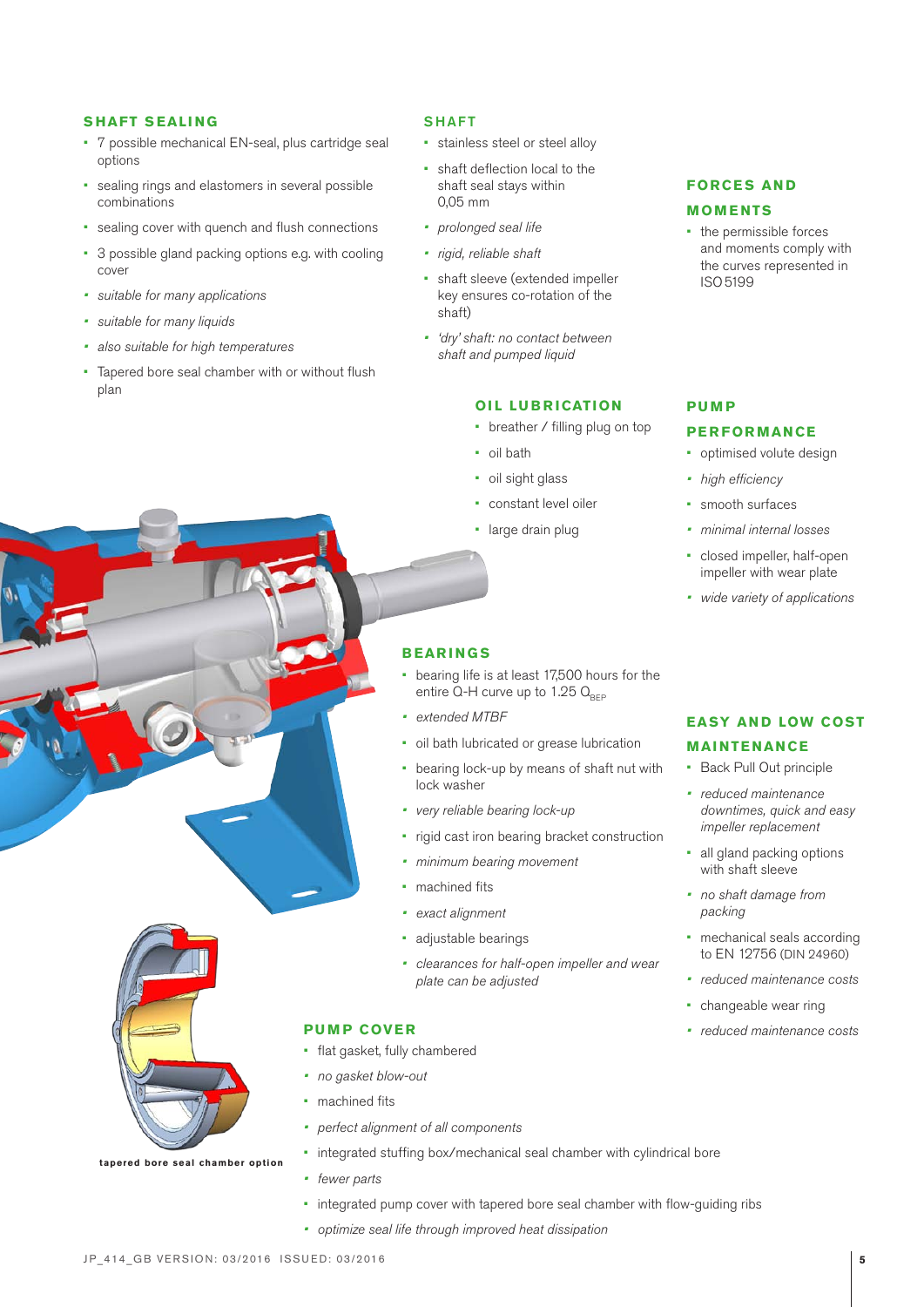### Shaft sealings

CombiChem has a great variety of possible shaft sealing options: mechanical seals as well as stuffing box packing. All configurations are equipped with shaft sleeve, so the pump shaft never comes into contact with the pumped liquid. The following shaft sealing configurations are available:



#### **MECHANICAL SEAL OPTIONS:**

![](_page_5_Picture_4.jpeg)

**M2 MG12 / M7N** single mechanical seal unbalanced

![](_page_5_Picture_6.jpeg)

**M3 HJ92N / HJ977GN** single mechanical seal balanced

![](_page_5_Picture_8.jpeg)

**MQ2 MG12 / M7N** single mechanical seal, dry-running protection or pressure-less quench, unbalanced

![](_page_5_Picture_10.jpeg)

single mechanical seal, dryrunning protection or pressureless quench, balanced

![](_page_5_Picture_12.jpeg)

**MW2 MG12 / M7N** single mechanical seal, cooling/heating jacket, unbalanced

![](_page_5_Picture_14.jpeg)

**MW3 HJ92N / HJ977GN** single mechanical seal, cooling/ heating jacket, balanced

![](_page_5_Picture_16.jpeg)

**CARTRIDGE SEALS** single, single with quench and double cartridge seals

#### **GLAND PACKING OPTIONS:**

![](_page_5_Picture_19.jpeg)

stuffing box with shaft sleeve

![](_page_5_Picture_21.jpeg)

**S3** stuffing box with shaft sleeve and lantern ring

![](_page_5_Picture_23.jpeg)

stuffing box with shaft sleeve, and cooling cover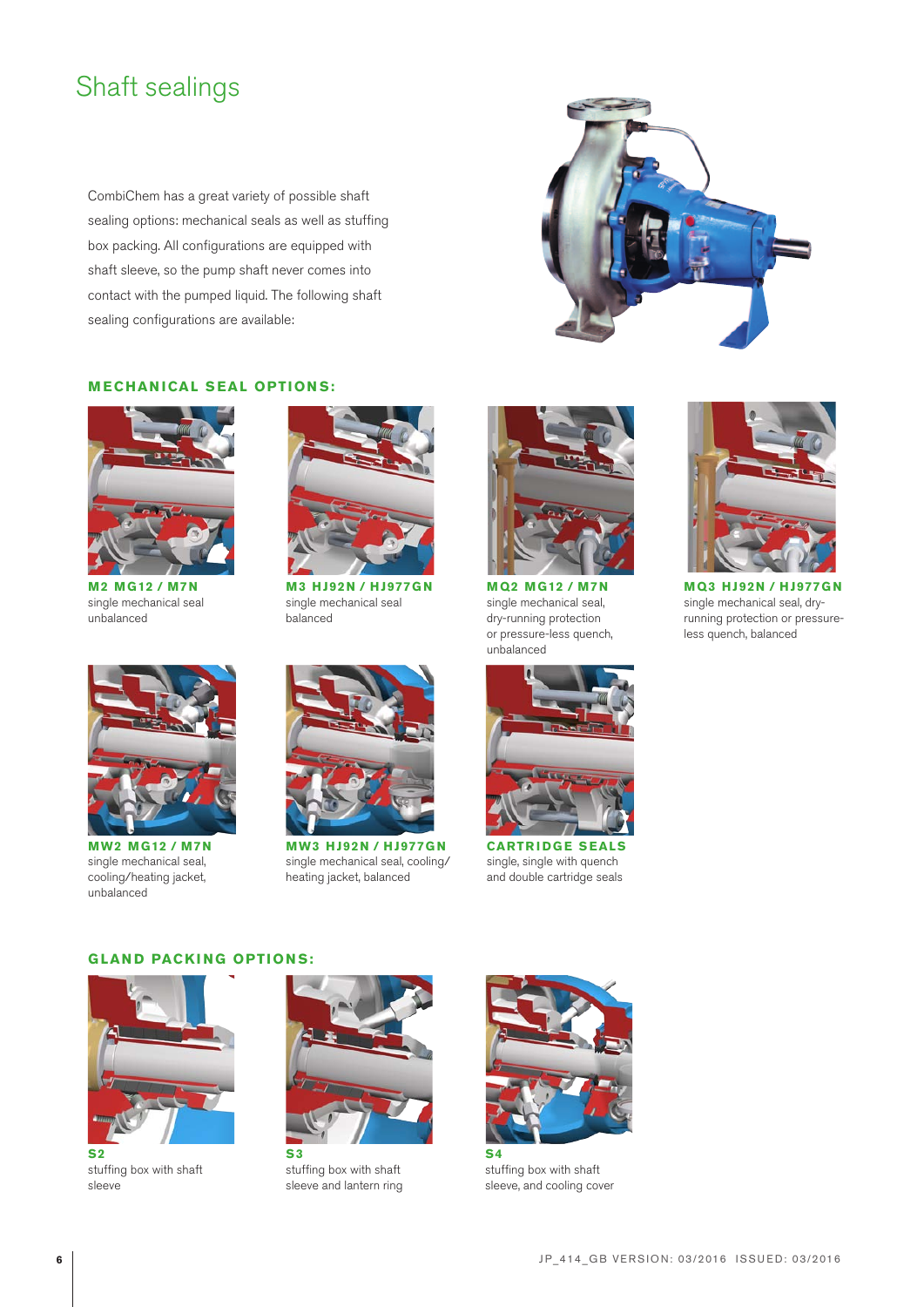### Technical data

| Max. capacity         | $800 \; \rm m^3/h$                     |
|-----------------------|----------------------------------------|
| Max. head             | $160 \text{ m}$                        |
| Max. working pressure | 1600 kPa (16 bar)                      |
| Max. temperature      | $-50^{\circ}$ C up to $+200^{\circ}$ C |
| Max. speed            | 3600 rpm                               |

### Hydraulic performance data

![](_page_6_Figure_3.jpeg)